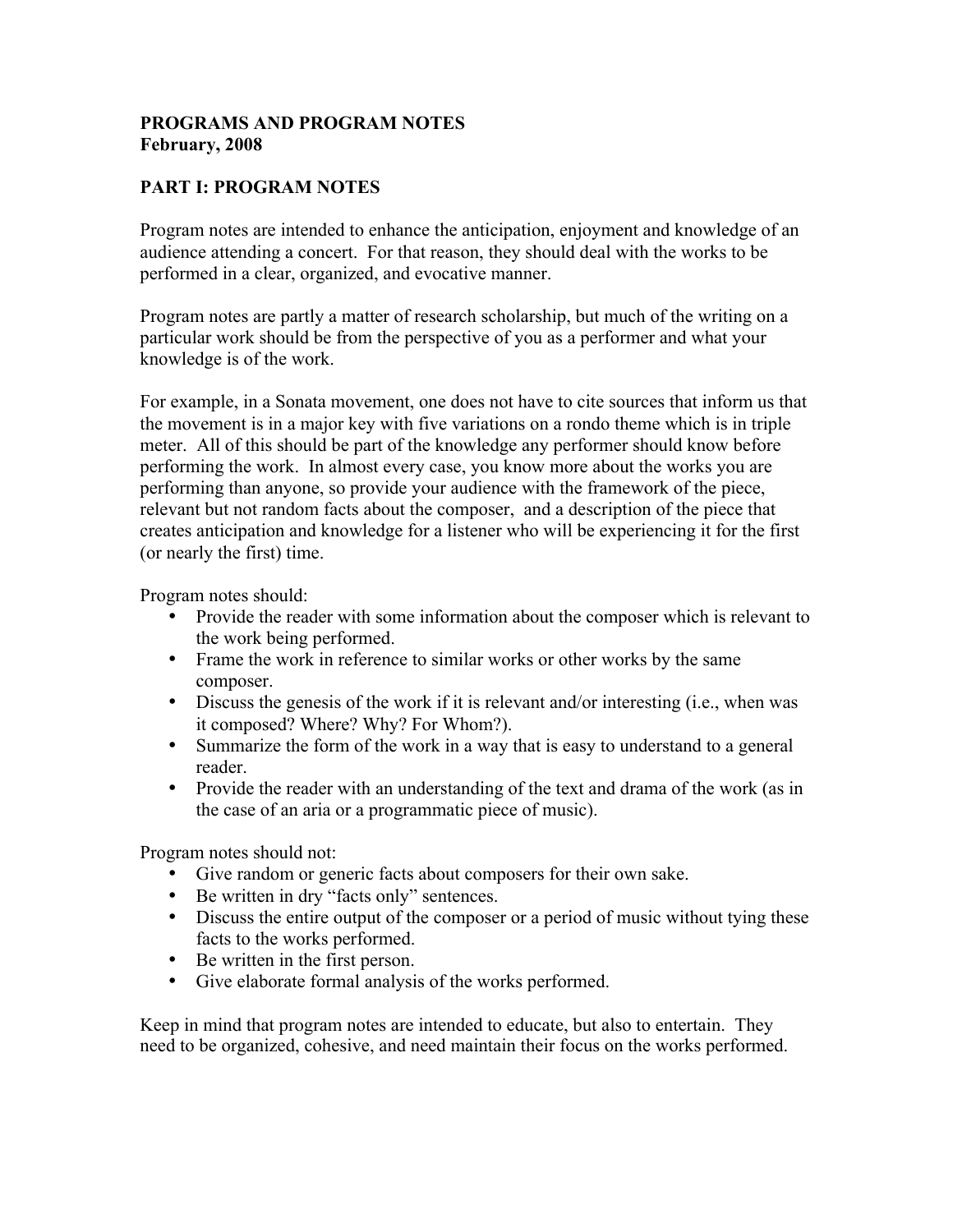#### **PART II: PROGRAM PAGE**

In concert and recital programs, works should be given their full formal titles, including key and opus or catalogue number (e.g., Sonata in F Major for Violin and Piano, Op. 24), but not the "popular" name or title (e.g., "Spring Sonata"), since it did not originate with the composer but rather the publisher. The "popular" title can be included in the program notes, along with an explanation for the appellation.

Be consistent with using titles in either their original language or in English translation. For example, if you choose "La fille aux cheveux de lin" rather than "The Girl with the Flaxen Hair," also use "Lieder eines fahrenden Gesellen" rather than "Songs of a Wayfarer."

Please note in the above example that capitalizations of words should conform to the grammatical rules of their particular language and only conform to the rules of English capitalization when the language used is English. Please consult the following texts for exact directions about formal construction, capitalization, etc.,:

Turabian, Kate. *A Manual for Writers of Term Papers, Theses, and Dissertations,* Seventh Edition. Chicago: University of Chicago Press, 2003.

A sample program page and program notes are provided at the end of this document.

### **PART III: TEXTS AND TRANSLATIONS**

If you are performing works that include a text in a foreign language (e.g., if you are a singer singing in French), you will need to provide a page of texts and translations to the audience. This page should be submitted to the jury committee when you submit your program page and program notes for review, but you will need to print it yourself for your recital. The music office will not print your Texts and Translations page.

In preparing your Text and Translations page, please conform to the following rubric:

- The original text and its translation should appear in two adjacent columns with the original language in the left column and the translation in the right column at the same level on the page.
- Titles of works should appear in boldface in both columns in their respective languages. Authors of the texts should also appear in both columns, but composers do not need to be listed.
- Titles should be capitalized according to the grammatical rules of the original language (in Column 1) and according to the rules of English (in Column 2). E.g., "Après un rêve" in the French Column 1 and "After a Dream" in the English Column 2.
- The first line of each line of the text should be capitalized in each language.

Irvien, Demar. *Writing about Music: A Style Book for Reports and Theses*. Seattle, University of Washington Press, 1968.